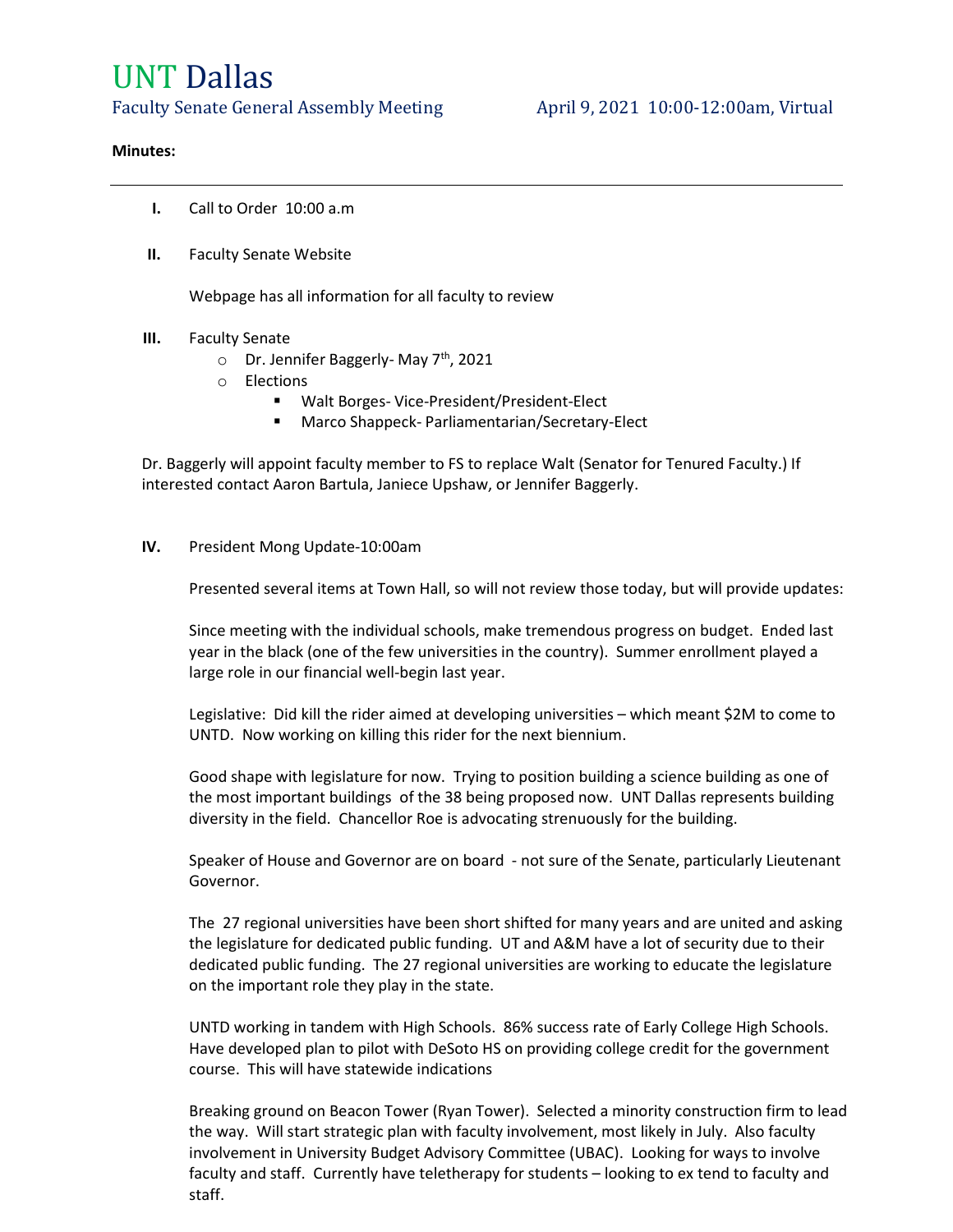Smart Dollar – more information will be forthcoming – a free benefit for faculty and staff/university will cover the cost.

Had a positive reaction from the American Bar Association following their visit – waiting for the official letter. 2022 is the year to receive permanent accreditation.

V. Provost Stewart Update

Provost Stewart – Glad to see smiling faces after a long semester; presented power point.

#### Important Dates:

|  | <b>Dallas campus:</b> |
|--|-----------------------|
|--|-----------------------|

- Start: January 19 January 19
- No Spring break **No spring break** No spring break
- Finals: May 3-8 May 7-20
- Final grades due: May 10 June 3

# Commencement

- No in-person ceremony for Dallas campus in May 2021
- COL will have a drive through ceremony on Dallas campus May 23
- Dallas campus is in planning stage for an outdoor ceremony in August before classes start for fall.

College of Law:

• Commencement committee will meet soon to work out logistics.

#### UNT Dallas campus continues to plan for fall 2021 in-person classes. Campus reopening (facilities) walk-through – April 23

Fall classes: 184 in-person 1000 and 2000 level classes and upper level labs

- All 1000 and 2000 classes have been assigned a classroom, lab, or computer lab
- Thirty-four (34) upper level classes have requested rooms for in-person instruction. (They were all assigned a room)
- More details will be provided as soon as they are available.

# New faculty lines granted for fall 2021:

- Business (2.25): 2 lecturer positions + 0.25 FTE (Decision Sciences, Finance)
- Liberal Arts and Sciences (3): 2 tenure-track lines + 1 lecturer position (Psychology, Biology, Spanish)
- Education (3): 3 tenure-track lines (Bilingual, Reading, EC/Elem. Education)
- Human Services (1.25): 1 lecturer + 0.25 FTE (CDFS)

# Academic Affairs Highlights by School:

# School of Business

- Southern Gateway Park economic impact statement
- New Master's in Management

# School of Human Services

- Significant increase in enrollment in our Master's program (Dr. Bore and team).
- Increased grant writing:
	- o Funded: South Southwest Addiction Transfer Technology Center- \$42K
	- o Three (3) grants under review by the granting agency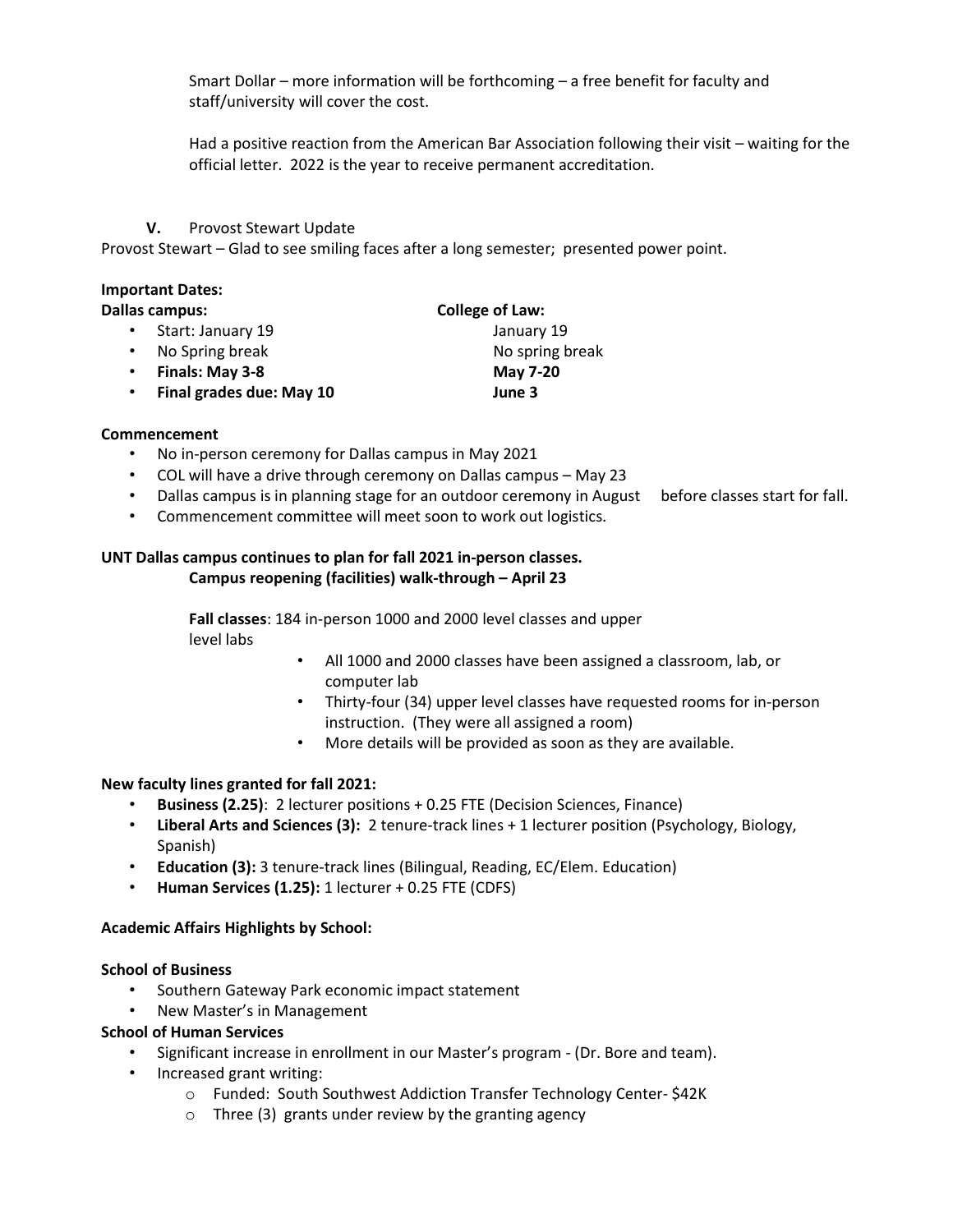# School of Education

- Improved the School's status with TEA
- Developed new Initiatives: Call Me Mister (CMM), Navarro College (our faculty will teach at Navarro College to help serve that area of North Texas
- Faculty and dean searches

# College of Law

- ABA virtual Site Visit- a significant event
- Associate Academic Dean search a selection has been made and verbal acceptance has been given; waiting for official documents before making announcement.
	- Acknowledge the work Peter Alexander has done as interim associate dean.
- Faculty and staff searches completed

# School of Liberal Arts and Sciences

- Democracy, Insurrection & Presidential Transitions: Can a New Political Discourse Help Resolve our Toxic National Debate? (forum)
- COMPA 2021: Governance, Collaboration, and Public Service Innovation in an Era of Uncertainty Acknowledge James Agbodzakey brought the COMPA conference to Dallas and received national recognition and elevated the Public Leadership program.
- 1<sup>st</sup> Annual Faculty Showcase
- Teaching & Learning Collective
- Mental Health and Self-Care in the Pandemic Workshop well received and much needed
- New Faculty Mentorship Program LAS faculty in first two years of their career will be paired with mentor.

# Academic Affairs Recognition:

# Thank you, Assistant Provost Dawn Remmers!

• For drafting and executing numerous articulation agreements and MOUs, and for developing academic processes and procedures to help UNT Dallas function more efficiently.

Your work is appreciated greatly!

# Thank you, Faculty!

-for your hard work over this year and

-for your diligent work in keeping students engaged and feeling supported

-for developing new programs, minors, and certificate programs

The 2020-21 academic year has been a very challenging year for all.

(Remote classes, virtual office hours, technology challenges, stress, mental health challenges, and loss of students, family members, colleagues, and friends)

# You have been resilient and persisted. UNT Dallas is successful because of your efforts.

# Q&A

- How will office hour policy be implemented for the fall?
	- $\circ$  If on campus same office policy except you cannot meet in office due to social distancing. After April 23 walk-through, will review which classes are open and will make that available to faculty.
	- $\circ$  If virtual same as current spring 2021
- Student Evaluations will be not be used in any penalty for this year
- Will faculty be able to use their office regularly in the fall? Yes (no need for notification as we do now)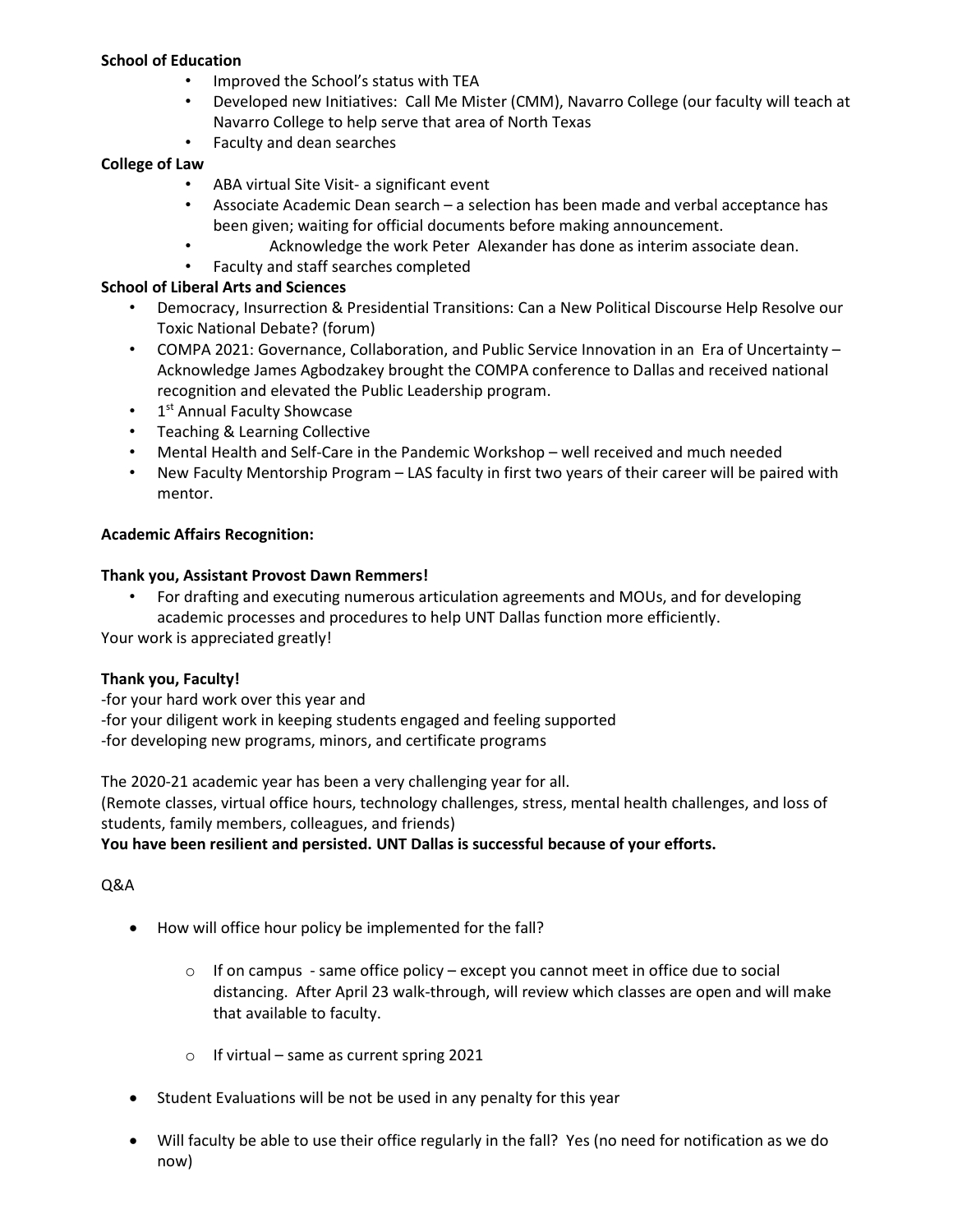- Mong: Deadline for Leadership Dallas: May 11 UNT Dallas supports at least one person in each class.
- Are parking permits available now?
	- o Not yet
- What will parking look like?
	- o Trying to look at percentage of faculty and staff will be working in a hybrid environment; how many will be remote and how many will be in person.
- Can we conduct research with undergraduates on campus ?
	- $\circ$  yes do so safely.
- Will faculty travel be available next year?
	- o As of now, still not allowed to travel; that will come from Chancellor's office.
- Will resources for those 1000/2000 level courses be readily made for the A/B schedule? i.e. recording ability/live stream?
	- $\circ$  CFO has allowed our Director of IT to put cameras in every classroom (used CAREs \$s for that purpose). If you have some needs to deliver instruction, let Provost know as we are determining how best to use CAREs \$s.
- What programs will we able to use? Panopto?
	- o Best to consult with Kevin Rocha.
- Will graduate students have study spaces when rooms are identified after 6 pm if remain remote? o After April 23 walk-through will have more information.
- Will we have any vaccine services available for students in fall?
	- $\circ$  Mong I think so as Methodist has reached out to us and county is doing a better job is getting vaccines in regularly. Had a really good program on Vaccines that Matt Houston and James Agbodzakey did for outreach into the community.
- What are the PPEs and safety measures for the Fall?
	- $\circ$  CDC is now discussing 3' separation rather than 6' separation which will impact how we apportion space usage. Custodial staff will be responsible for cleaning.
	- o Mong Thanks to Dr. Bartula for his leadership this past year. Appreciate work on Faculty athletics as well. Look forward to working with Dr. Baggerly after May 7.
- Mong Thanks to Dr. Bartula for his leadership this past year. Appreciate work on Faculty athletics as well. Look forward to working with Dr. Baggerly after May 7.
	- VI. Assistant Provost Remmers Update

Changes related to the Curriculum Review Process:

Faculty are meeting challenge in term of creating new curriculum. Dr. Kim Chandler has been working with Dr. Remmers to bring information about the recent changes as it relates to the development of new programs. Mostly related to undergraduate majors and certificates. As a result of these new reporting requirements – they began to identify some of the hang-ups which has prevented some programs to launch in the fall due to SACCS review.

New form: Declaration of Intent to Create a New Program. Found on the Curriculum Resources webpage.

Complete the one-page document – to provide some basic information that will alert provost office as to what the process will look like and allow faculty to lay down a timeline to develop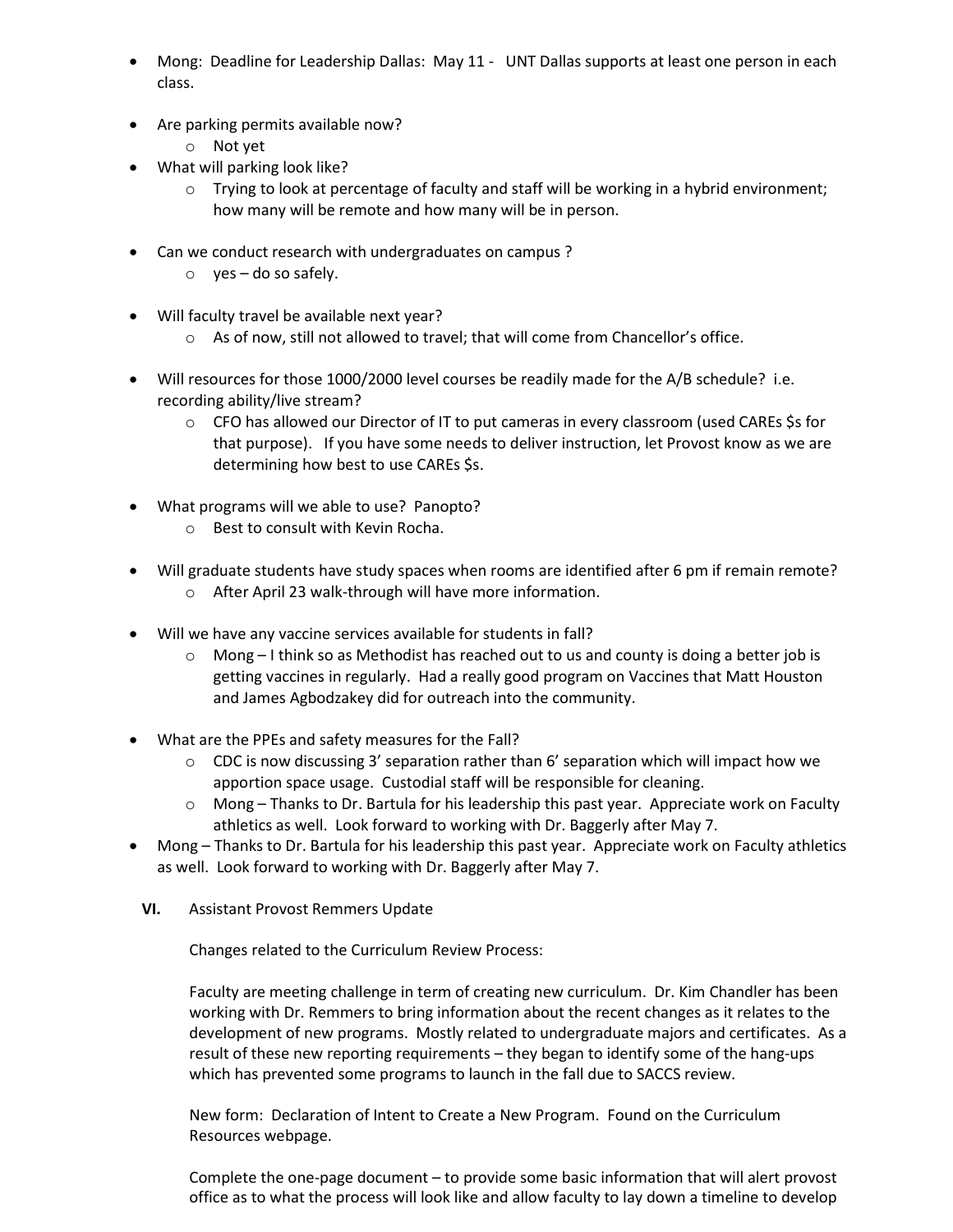#### documents.

Most programs do not require heavy SACS approval – but there are still several steps required in order to get a degree program in the catalog. Goal to publish catalog on May 1. In order for known approvals to occur – used to allow department to submit new programs to the end of April. This year moved to March. Next year the deadline will be pushed to November meeting of the Academic Council. The reason for moving up is that new programs must be reviewed by Board of Regents. If proposal can be put on Board of Regents document for February, we can get full university approval and then send to DOE so that financial assistance can be provided to students for that program. A program may be further challenged if you get SACs involved – hence the need for the Declaration Form so that we will know what all is required.

> There have also been some form revisions – to help encompass the collection and thinking around areas that have to be certified. If SACs proposal is required; the necessary documents will be collected to help complete those applications. This will help populate some of the proposals and certifications that have to be submitted.

All new forms will be revised and populated by last Academic Council in May. Faculty will be informed as to when the new forms have been populated.

Pleased to announce that beginning in May, we have the functionality to provide revision to the forms. Faculty no longer have to redo entire forms. This should make the process much easier.

# o Q&A

Final Exam schedule – at time that schedule is put together, the final exam schedule will be done as well. Check at beginning of semester to ensure no change has occurred.

Dr. Remmers is available for consultation at any time – will be around all summer.

# VII. T&P Policy 6.009 (Kelly Varga)

Kelly Varga: Ad hoc committee reviewed T&P policy. Had not been reviewed since 2013 (Policy to review every 6 years). Posted on the Faculty Senate website. Will highlight changes made on the website.

Biggest concern was the meeting of the requirements to receive promotion from assistant to associate and associate to full.

If you have any questions – contact Kelly Varga or Aaron Bartula

Previously, policy required excellence in all three categories – change was made to excellent in two and meet expectation in the 3<sup>rd</sup>.

# VIII. Faculty Work Life Lecturer Promotion Policy (Sara Holmes)

Sara Holmes: Can be found on Faculty Senate webpage:

 Biggest impact was to make sure to clearly articulate the Senior Level and Principal Level Lecturers.